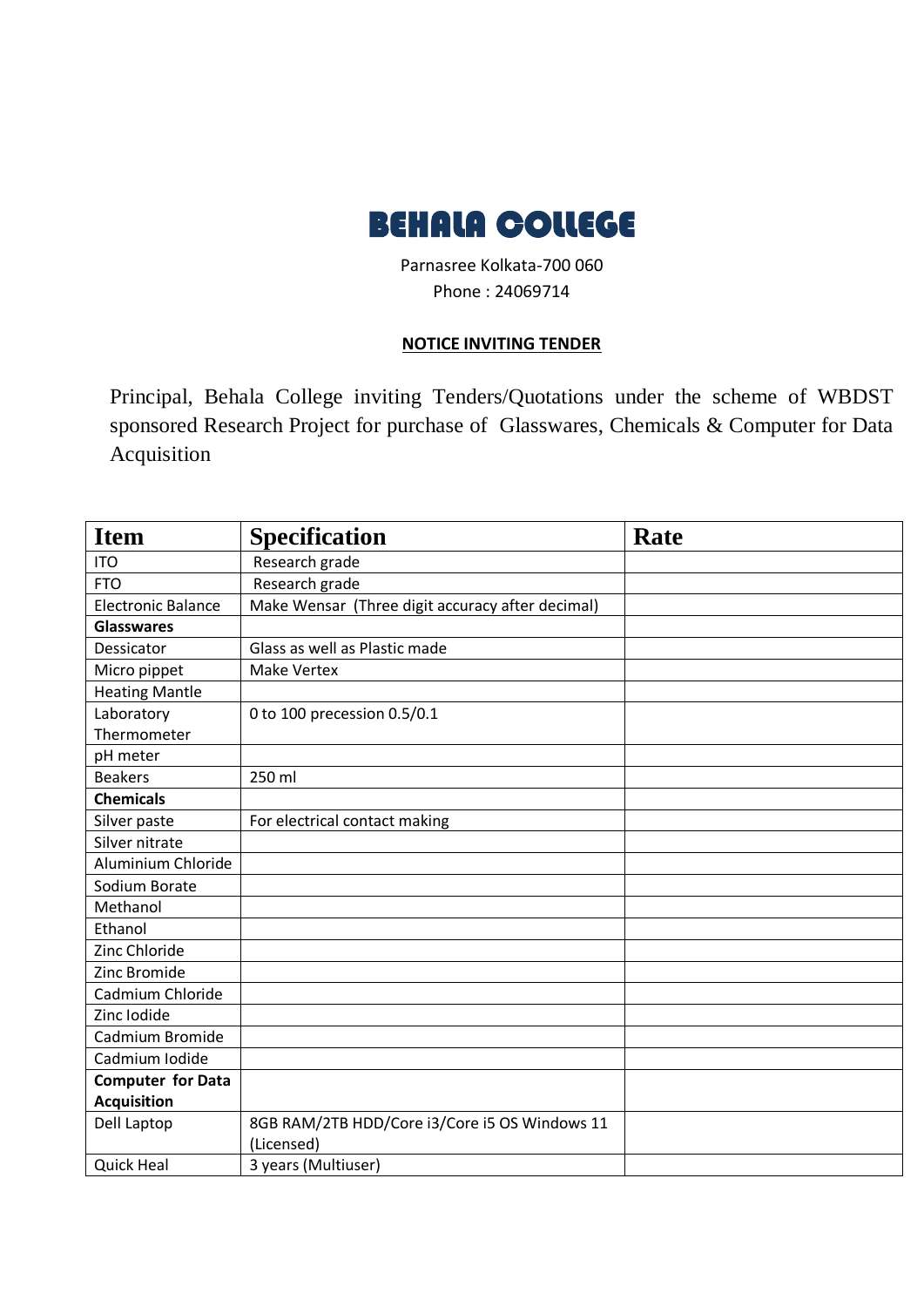| Antivirus  |                                                       |  |
|------------|-------------------------------------------------------|--|
| <b>UPS</b> | APC 3KVA                                              |  |
| <b>UPS</b> | APC 1KVA                                              |  |
|            | Arduino UNO board   For electronic data acquisition   |  |
|            | Raspberry pi board   For data acquisition and control |  |

## Ref No. BC/WBDST(adj)/T-04/2022 Date :7.3.2022

## **General Instructions** :

- 1. Hardcopy of the tenders should be submitted by hand to the Office of the Principal, Behala College, Parnasree, Kolkata-700 060.
- 2. Photocopies of following documents must be submitted along with the tender
	- a) PAN Card
	- b) Professional Tax Registration certificate
	- c) GST registration Certificate
	- d) Valid Trade License for the period for the specific trade
	- e) Credentials
- 3. During tender evaluation process, if the tenderer fails to submit all the relevant documents and other requirements of participating in the tender then the concerned tender will be rejected summarily by the College Authority/ Tender Sub-committee.
- 4. The Contract will be awarded to the successful tenderer after the execution of the agreement. The successful tenderer will have to execute within the specified time schedule as per agreement.
- 5. Supply shall be completed by the successful tenderer in accordance with terms specified by the College authority.
- 6. The College Authority reserves the right to withdraw any item from the tender at any stage.
- 7. The College Authority reserves the right to reject any tender or part thereof at any stageor to split any tender without assigning any reason.
- 8. Supply of computers by the tenderer, on-site warranty/guarantee period of the work to be done on free of cost.On a tender being accepted, intimation of acceptance will be forwarded to the successful